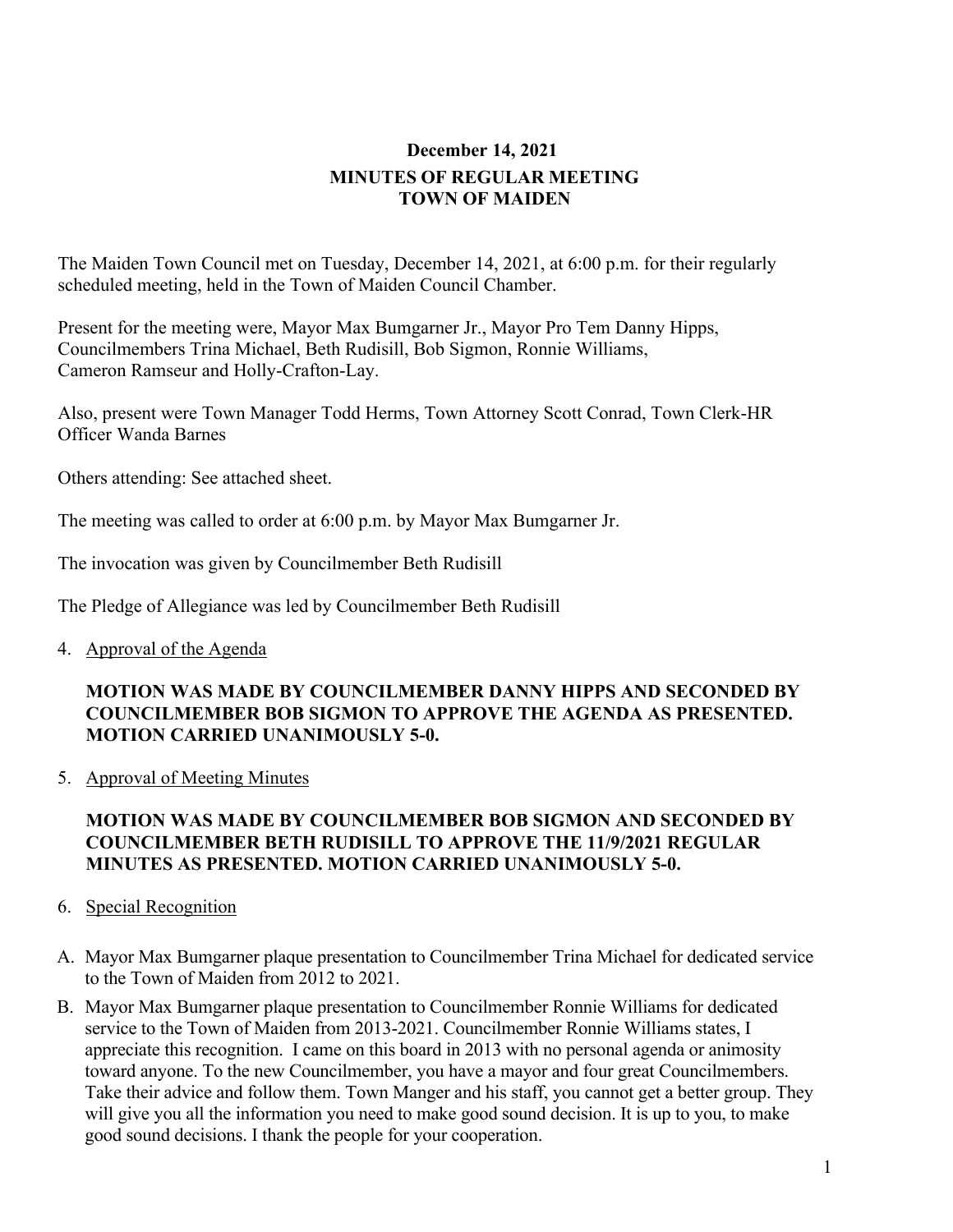- C. Mayor Max Bumgarner plaque presentation to Finance Director Dianne Lowe for dedicated service to the Town of Maiden from October 2, 2000 to August 31, 2021.
- D. Mayor Max Bumgarner plaque presentation to Chief Mechanical Officer, Dennis Leonard for dedicated service to the Town of Maiden from June 6, 2008 to June 30, 2021.
- 7. Catawba County Board of Election 2021 Certification
- A. Town Clerk Wanda Barnes states, the Catawba County Board of election 2021 certification numbers, Mayor Max Bumgarner, Jr. 259 votes write -In 229 votes. Maiden's Councilmembers Ms. Holly Crafton -Lay, 240 votes, Mr. Richard Y. Fox 66 votes, Mr. Danny Hipps 262 votes, Mr. Danny Lee Kiser 181 votes, Mr. George McClellan 66 votes, Ms. Michael 165 votes, Mr. Cameron D. Ramseur 285 votes, Mr. Ronnie Williams 198 votes. This certifies the Maiden 2021 election votes.
- 8. Installation of Newly Elected Mayor and Council
- A. Town Clerk Wanda Barnes Administer the Mayor oath office to Max Bumgarner, Jr.
- B. Town Clerk Wanda Barnes Administer the Councilmember oath office to Danny Hipps (4 Year Term).
- C. Town Clerk Wanda Barnes Administer the Councilmember oath office to Cameron Ramseur (4 Year Term).
- D. Town Clerk Wanda Barnes Administer the Councilmember oath office to Holly Crafton-Lay (2 Year Term)
- 9. Citizens Request & Comments
- A. Citizen Mrs. Cheryl Leonard states, congratulations to the new councilmembers. My husband is Sydney Leonard, we live at 1234 Michael Rd Newton NC. Maiden Township this is in regard to the Michael Road construction that was done in July 2020. I would like to apologize to the council for not coming forward sooner with our issue, but we have never lived in a town, only the county. We were under the impression that you were aware of the paving situation on Michael Rd. It's only recently come to my attention that you are not aware that the Town of Maiden damage our driveway 17 months ago, in July 2020. They paved Michael Road and they refused to repair our driveways like they did for all the other taxpaying residents on the roads, unless we sign a waiver to approve the work before it is done. We can see the road or use it. The other residents were not required to sign a waiver and their driveway and thresholds were replaced twice. Our refusal to sign off on the work before it is done is what they are using to refuse to repair the damage they did to our driveways. In July 2020 attendance submit curb was placed across the entrance to our two driveways. We could not get on or off our property for three weeks. We and our neighbors who had to park in our yard and drive across another neighbor's yard to exit onto Mays Chapel Road for three weeks. The public works director said he was unaware we cannot leave our property for those three weeks. The workers started repairing the driveways across the road for us and we asked if they could do something to give us access to the road until they could get to our driveways. They said yes and they scraped some stuff off the old roadbed and dumped it in our yard for us to drive over. No grading or grooming of the area was done. That's all that has ever been done, while across the road we watched and waited for our turn as they replace the threshold a second time for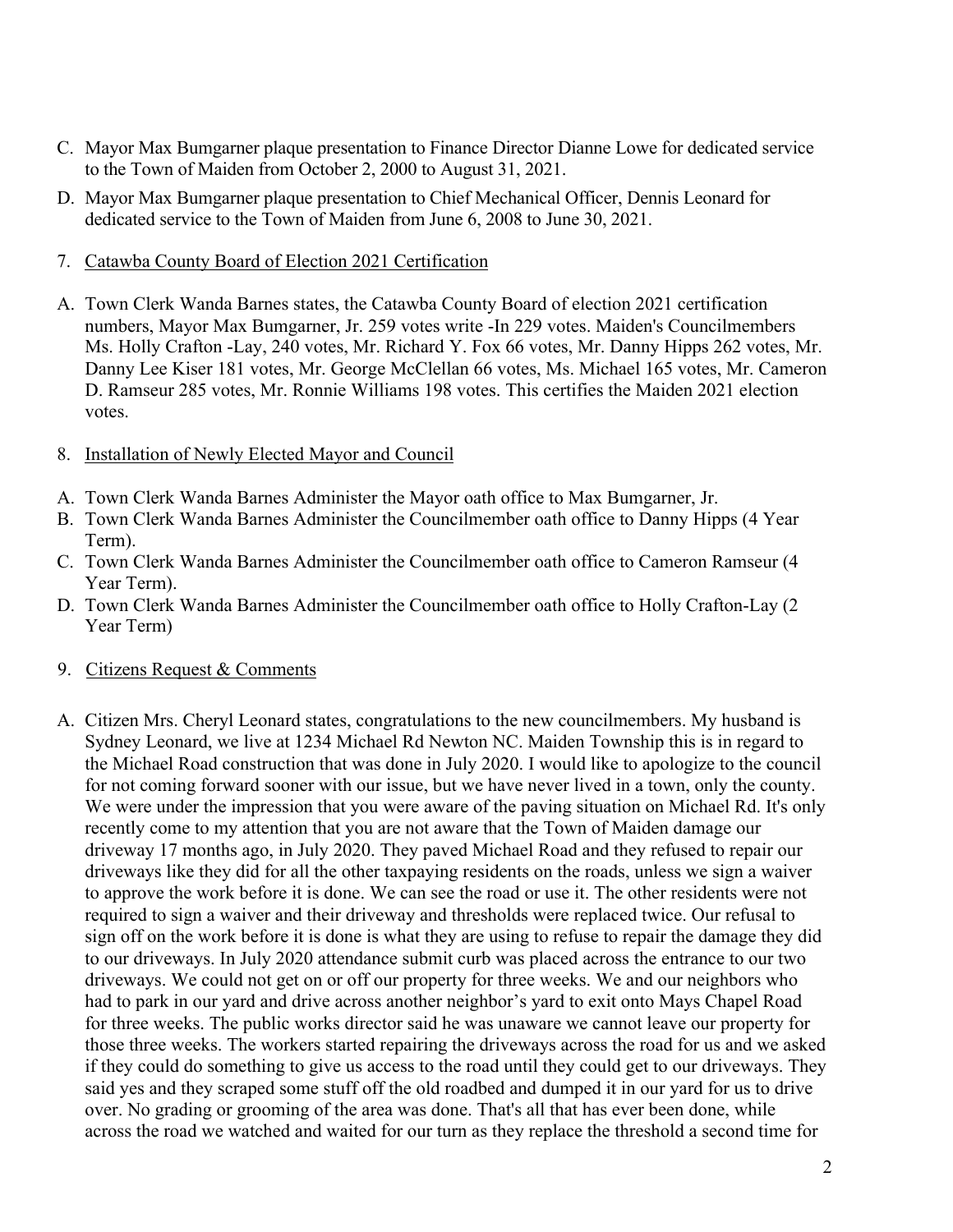our neighbors without a waiver of any kind. Nothing else has been done to repair driveways to date. I drive an 08 Cadillac and it's not designed to continually drive over a curb, but built to drive in the road and onto driveways. I recently had to replace the shocks in align the front end. We do not know how much the curve affected the situation, but it sure doesn't help maintain my vehicle to continually drive over the curb. In addition the curb created a dam for rainwater to be directed to our property from the properties uphill from us. Rainwater that used to be dispersed evenly over the road, is now directed to my yard. We now have water around and under our house running through our carport. We have pictures of the flooding, by raising the road a foot and putting a 10 inch curb on it. Maiden refuses to address the flooding issue. That is what the waiver is really about. They say our yard is not graded right. It was graded just fine until the road was raised and curbed. We had continuous problems with the public works director who I believe was acting on the instructions of the Town Manager and at the instructions of Counsel. He wanted to cut our double driveway threshold as a single drive. The threshold is the transition piece between the road and the driveway. It eliminates the need to drive over the curb. We have a double drive and a double carport, so we said no to the single cut, so he did nothing. Then one day without warning, he sends the road workers to asphalt my driveway without cutting down the curb, grading or grooming the area. I called the public works director, but he would not answer his phone. I told him my message, that I would stand in my driveway until they leave and I did. Mr. Duckworth also told us, we could not and was forbidden to fix our own flooding problem or driveways on the town's property to right of way. Which we later found not to be true. On Friday November the 6th 2020, I called Mayor Max Bumgarner; on Monday night the mayor returned my call. I explained the situation and he assured me he would take care of the situation to my liking. Tuesday, November the 10th 2020, Brian Duckworth the Public Works Director called me and said he was going to sign off on the road project as finished on Friday the  $13<sup>th</sup>$ , 2020 and fix our driveways later. I said no you can't do that. I knew then all of this would happen. He said he was signing off on it anyway, so we were left out of the project. Tuesday, November the 10th 2020. I called Max Bumgarner, that's the same day. I called Max Bumgarner back to see what he could do. He said, he needed to sign off on the job as finished on Friday, November the 13th 2020, but would use other budget money to do our driveways. I asked for a letter of intent stating Maiden would finish our driveways and a date to finish the work. He said he would provide the letter. He did not and we were left out of the project. On November the 11th I left a message on the Public Works Director's phone, that I will need a letter of intent to finish our driveways and a finish date before they sign off on the project. I got no response. On November the  $12<sup>th</sup>$ , we received a text message from Brian Duckworth, wanting to meet us Friday the 13<sup>th</sup> and we agreed to the meeting to discuss the driveway transitions. Friday the 13<sup>th</sup> Bryan Duckworth met up with us and marked the curb to be cut. Me, my husband Sydney, son Shane and our neighbor across the street. Mr. Kline a friend of ours were present when the pavement was marked with white paint and Brian Duckworth agreed to cut the transitions by Christmas 2020. He made no mention of any of us that there were strings attached to the agreement we had just made. They signed off on the project and we were left out. Not a letter of intent to finish. Mr. Duckworth shows up, with the now famous waiver. Not a letter of intent to finish the work, but a waiver to wave our rights to our property forever. If you haven't seen it, I'm sure your Town Manager can provide you with a copy. You can read it for yourself. Our son Shane Leonard wanted to try to help, because I could no longer tolerate the stress the situation was causing. He had three different attorneys read the waiver pro bono and all advice is not sign the waiver. Number one Maiden doesn't need it to do the work. Number two, it asks us to sign up on the future. We can't tell the future. We cannot sign off on the future. I cannot sign a statement saying the transitions are as they should be, when they don't exist. I cannot sign off on future events. The waiver states that no one ever in the future will complain or hold Maiden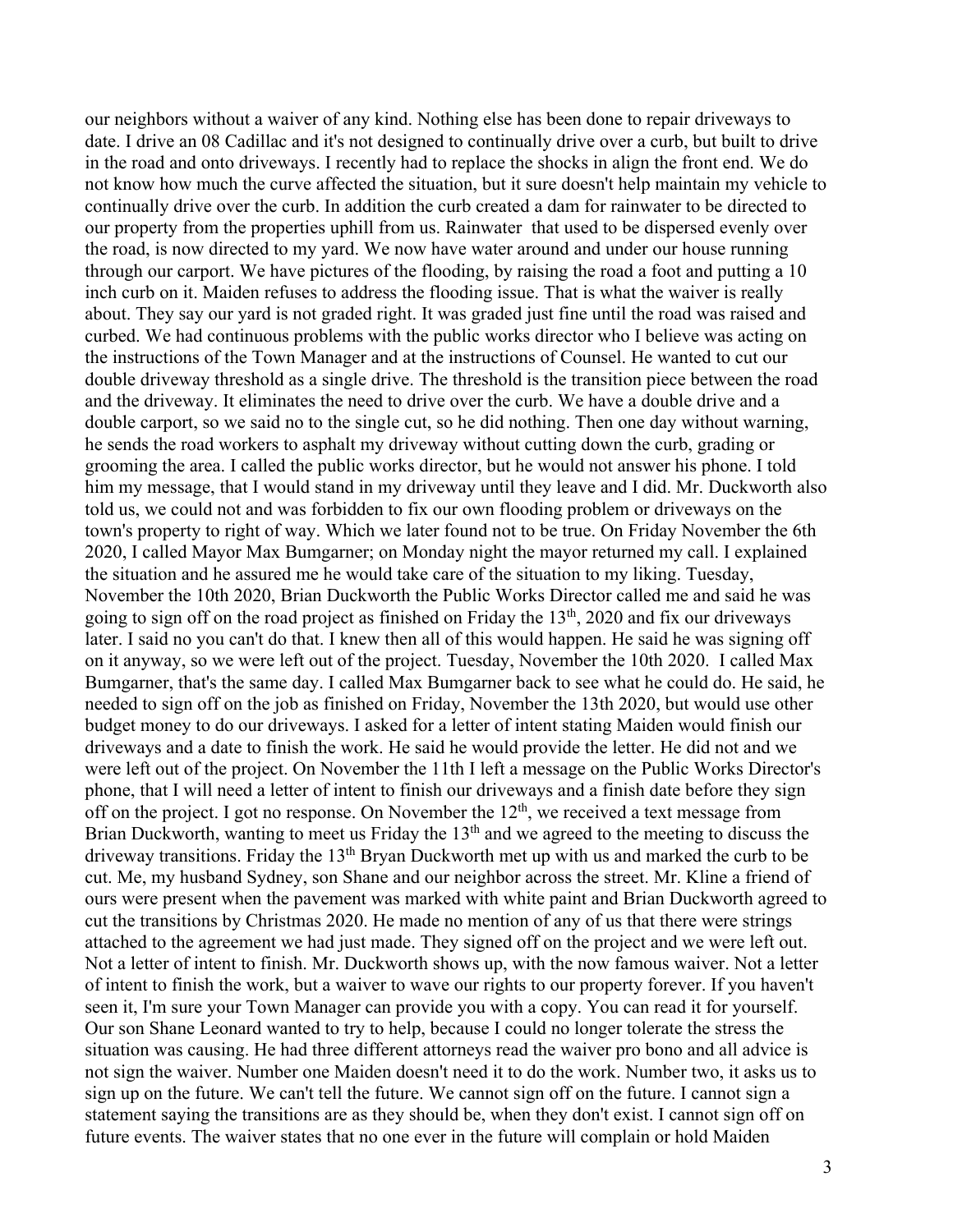responsible about anything that effects our property in the future. Maiden plans to pave the next block in our neighborhood, that is uphill from us next. We can't sign off on future events that may happen. You can drive by and see what maintenance already done to our property, it's still like it was. Mr. Herms and Mr. Conrad advised me to hire an attorney. If we were to hire an attorney, it would have to be to sue Maiden for damages. We don't have the money on Social Security, to just give attorneys money. My husband Sidney works at Food Lion, so we can pay our Maiden in town taxes. I do not understand why they want us to sue Maiden. I do not see how that benefits Maiden. None of this makes any sense to us. We still don't understand why we're being discriminated against. Maiden didn't have any problem replacing the driveways of other taxpayers on Michael Rd twice without waivers. Why are we singled out? We pay our taxes. In conclusion, because Maiden refused to help us we had to get the flooding problem under control ourselves. We considered putting culverts, under the driveways to move the water away from the house. We decided to build a retaining wall first to see if that would work. My 79 year old husband Sydney build a cement block retaining wall. He and I moved 15 tons of dirt with two shovels and a wheelbarrow to stop the rain water coming from the yards uphill from us that the new road diverted to our yard. We have pictures that appears to have contained this flooding without culverts thus far. We haven't had but one good rain since April, when we put it in place. The retaining wall showed a watermark of about 1 foot when it did rain good one time after we built it. We spent about \$500 to do the job, not counting the two days of our labor. We have pictures and receipts, if you'd like to see them. We now need the thresholds cut in the curbing so our driveways have access to the road in the area groomed and graded as needed for drainage. The two foot of dirt that was put along the curb across the front yard is melting away trying to level itself as dirt does. The area needs to be dressed back five feet in order to keep the dirt against the curb. We need Maiden to finish the job they started in a timely manner with care to do the job right the first time and without all the drama, trickery and disrespect we have experienced thus far. We always thought the town was here to help the taxpayers not hurt them. Thank you for your time. I have copies for all. I hope the Council can help, sort this mess out and get something done. Councilmember Holly Crafton-Lay states, can you tell me the date that road was paved? Mrs. Leonard states, the road was paved was in July of 2020.

Citizen Danny Kiser states, 1030 E Main Street. I been a life time resident of Maiden even though I moved away for a while. I was still resident an of Maiden. You as councilors will have the opportunity to do something that a lot of councils in a small town like do not. You are going to build a new fire station and it's going to last us 60 to 75 years. We are not like city Charlotte, where they building a fire station every three or four years. This is something that every two or three generations have the opportunity to do. You got to do this right. I have been in fire service 43 years in this state. Twenty two years of it was it was in Maiden. I worked on two different paid departments. I was assistant chief at one location. I learned, if you do things right the first time it doesn't cost you as much in the end. I am for you to strongly consider selecting an architect to build and design this fire station that only does fire stations. Fire stations are different from a warehouse, retail establishment, grocery store or even town hall. There is somebody going in and out of the station 24 hours a day. Trucks will be going in and out. You want to build a station that is a good quality product and will last. When I came on with the Maiden fire department 1978 to the station that we are in now and been in 52 years. It was already crowded. We had four bays and we six trucks parked in those four bays. You simply can't do that safely. We had our share of people trying to maneuver the trucks out. When we had a fire, I'll take blame for several bent up trucks and broken bricks. You just can't put six vehicles in the space where it was only meant for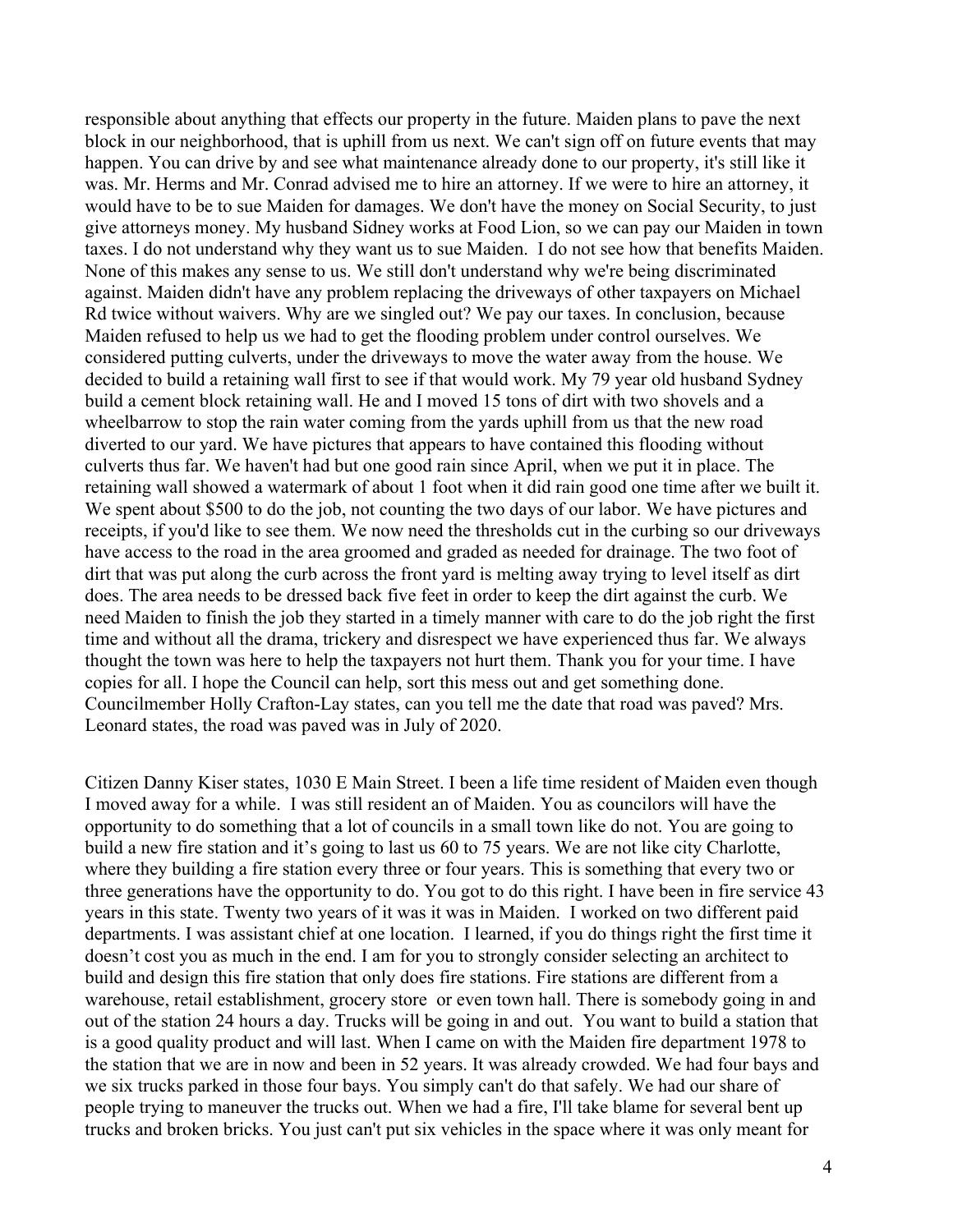four. If you use an architect that only do fire stations not, they know how to build it for today they have the resources and expertise to look into the future. They go with trends and talk to industry professionals. People say well this is just a little old Maiden, but fire burns the same in little old maiden as it does in Charlotte. Paper burns at 451 degrees Fahrenheit here just as it did for me at the beach or Ashville. We got to do this right. I want to see something that I'm proud of. I do not want to be 80 years old and see the station already obsolete or not serviceable. I'll leave this thought with you, whenever y'all have big one and you have cardiac bypass surgery you are going to a cardiac surgeon you are not going to a general surgeon.

Maiden Business Association President states, welcome Cameron and Holly. My name is Samantha Saunders, I'm here to talk about the Merry Maiden downtown Christmas. it is Thursday. You have a list of all of the vendors that are going to be present. On the first page, it tells which stores in town are going to be open late that night 5:30 to 8:30. Most of the activities do not start until six and they end at 8 pm. Todd is a road going to be closed down around 5? Town Manager Mr. Todd Herms states, yes. The road right in front of the town hall will be closed starting at five. We have numerous vendors and too many to mention. I do want to tell you about the free activities. This event happens here at the town hall. There is going to be music and dance performance. The vendors and the food trucks will be over here. We are going to have face painting beside the stage where the performances are. Over at the gazebo there are several free events. The sportsman's club is doing funnel cakes. Living Word will be giving out free hot drinks. The East Lincoln Gideons will be giving away free bibles. The First Methodist Church will be giving away free popcorn. All of the free activities is over at the gazebo, excluding the face painting. We will have face painting at the Town Hall. Continuing over at the gazebo, the Maiden Beta Club will be doing free activities for kids. I heard that there is going to be letters to Santa and reindeer droppings made. There is going to be pictures taken with Santa. Our photographer took a fall and broke her wrist. Maiden Varsity Blue will assist you with holding your personal cell phone, but as far as professional pictures we could not come up with anyone with such short notice. The council also has a list of the entertainers and a list of the businesses that are going to be open that night. After Christmas we are going to have a food drive. Any business that is participating we will pick that up on February the  $22<sup>nd</sup>$ . We are giving away 400 treat bags. It's filled with candy and chips. The 400 bags probably won't last long. We are going to have a hayride. The route with the hayride, will include the luminaries. We will also have a route rod that will travel on the back streets. It is sponsored by the Maiden high School Automotive Club. It is a real neat little truck that they use at events. The route rod will have its own route and will not go into the cemetery for the luminaries. Town Manager Mr. Todd Herms states, I would like to personally thank you. You, Pennie, and others put in a lot of time and effort into this event, thank you.

Citizen Ms. Mary Henry states, my name is Mary Holloway Henry. I am one of the community activist working in the Town of Maiden. It is a blessing to just stand here and look at the board. It has been 23 years and I am 73 years old now. I will thank you all for coming out and the campaign team. I stayed in the background, but this was some work. I am going to tell you why now that you are on the board. Do not think I am going to sit back and be quiet in 2022. I am being real nice tonight because this is your night. Thank you.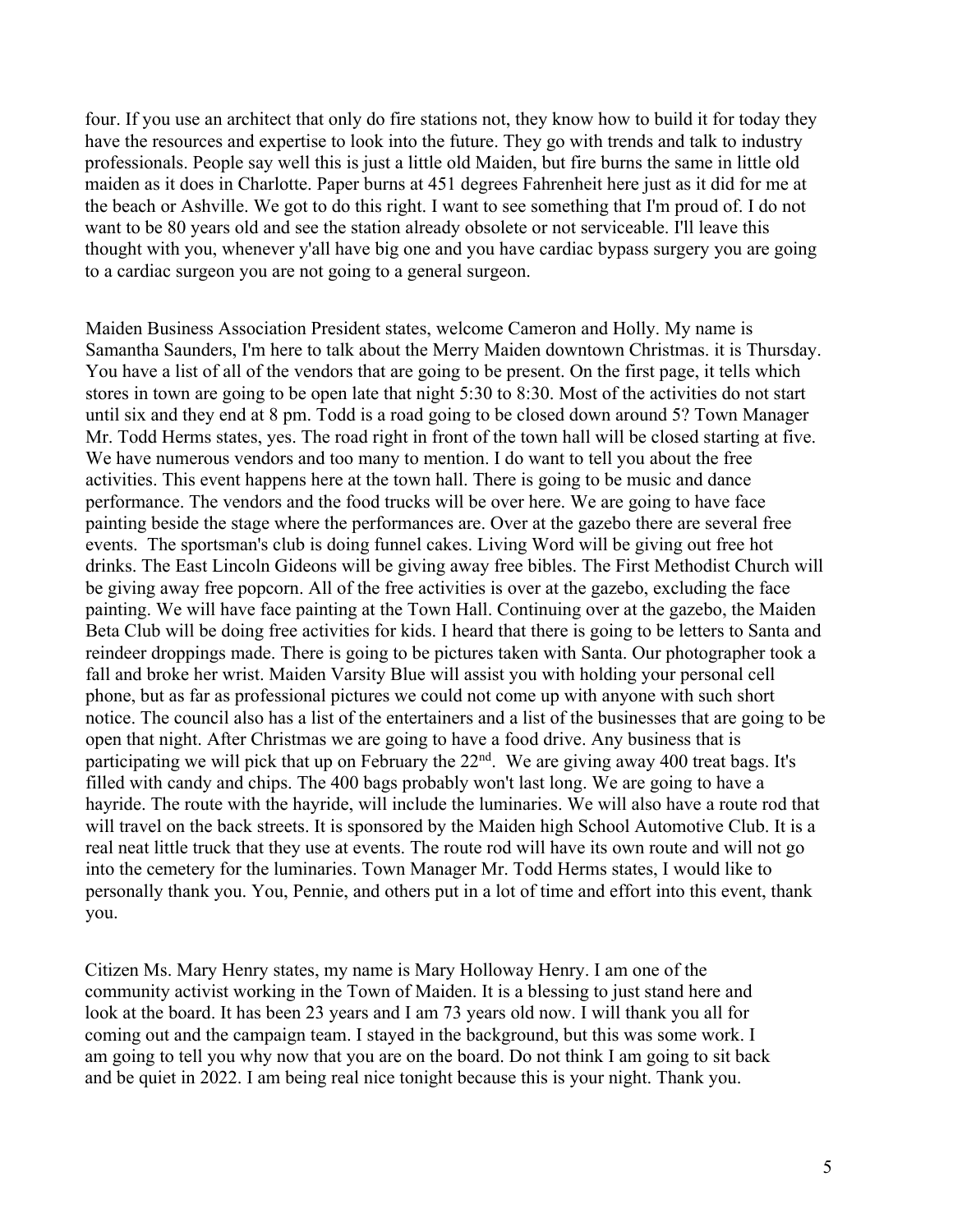Citizen Ms. Annie Ramseur states, good afternoon. All of you know me. I am not going to say much tonight. I do want to commend everyone here. I am praying that everyone work together because right now there is too much division as a small town such as this. We can do better than what we are doing. I am going to be nice. I told my son that I will try to bring some tape for my mouth. Thank you all.

Citizen Mr. Devore Henry states, I live at 522 S D Avenue Maiden North Carolina. Congratulations to the Council Members. A citizen request while helping Cameron campaign and listening to the citizens. The citizens near the property Maiden have purchased for the fire department is having an issue with trucks are parking there. They are making it a mini truck stop. They are running late at night and during the day to take breaks. Could you please address this concern for the citizens? Thank you.

Mayor Pro Tem Mrs. Beth Rudisill states, I want to talk about our parade that we had just here a few weeks ago, the Christmas parade. If you were able to attend, it was a little different. We had an evening parade. Normally we have it mid-afternoon. I have talked to a lot of people in the community since then. The concerns that I heard were people had trouble of course seeing who was on the floats. I could not see anybody riding on the float. There were also some safety concerns with people just walking and it being dark. The idea was good for us to have an evening parade and I think they are beautiful; however, our town is not well lit enough on our parade route. I do not want to lose track of this come next year. Everyone that I talked to said move it back to earlier during the day. They felt that would be much better way for people to be able to see. The only reason I am bringing it up now is because I want this to be in the minutes. Next year when it comes planning time, I will not lose track of what people shared related to the parade. Councilmember Mr. Danny Hipps states, take away the lights. If I had to see one more kid holding a bag open for some candy that they did not get. That was pretty rough to ride down through there and all those kids looking for candy. Maiden has traditionally always thrown out candy for the parade. My daughter and her boyfriend pull floats. I have been to more parades this season than I care to. All the parades that I went to, Maiden was the only parade that did not throw out candy. I would like to put that as an item for discussion to revisit as we approached that next season. Town Manager, Mr. Todd Herms states, I believe we start planning the parade in the next couple of months. At the next recreation committee meeting we will discuss the parade and bring it back to council.

Mayor Pro Tem Beth Rudisill states, I know our meetings are going live on the website, but not going live as we are having them. Are they being placed on the website? Town Manager, Mr. Todd Herms states, I understand they are being placed on YouTube and a link being place on the website. Tammy unfortunately is not here tonight. Councilmember Holly Crafton-Lay states, I couldn't find the link either on the town website. Mayor Pro Tem Beth Rudisill states, It would be more user friendly for people if we put a link on the website.

Mr. Mayor Max Bumgarner jr states, I would like to make a couple announcements. We put in for a grant that the staff worked really hard on. This is for the COVID relief grant. We were given \$561,000. We are now allowed to spend the money. This money was for EECM \$100,000, redo our Wi-Fi \$337,000, seating upgrades at the recreation center \$73,000 and the grant Administration \$51,000 for a total of \$561,000. I been working on a little something and I finally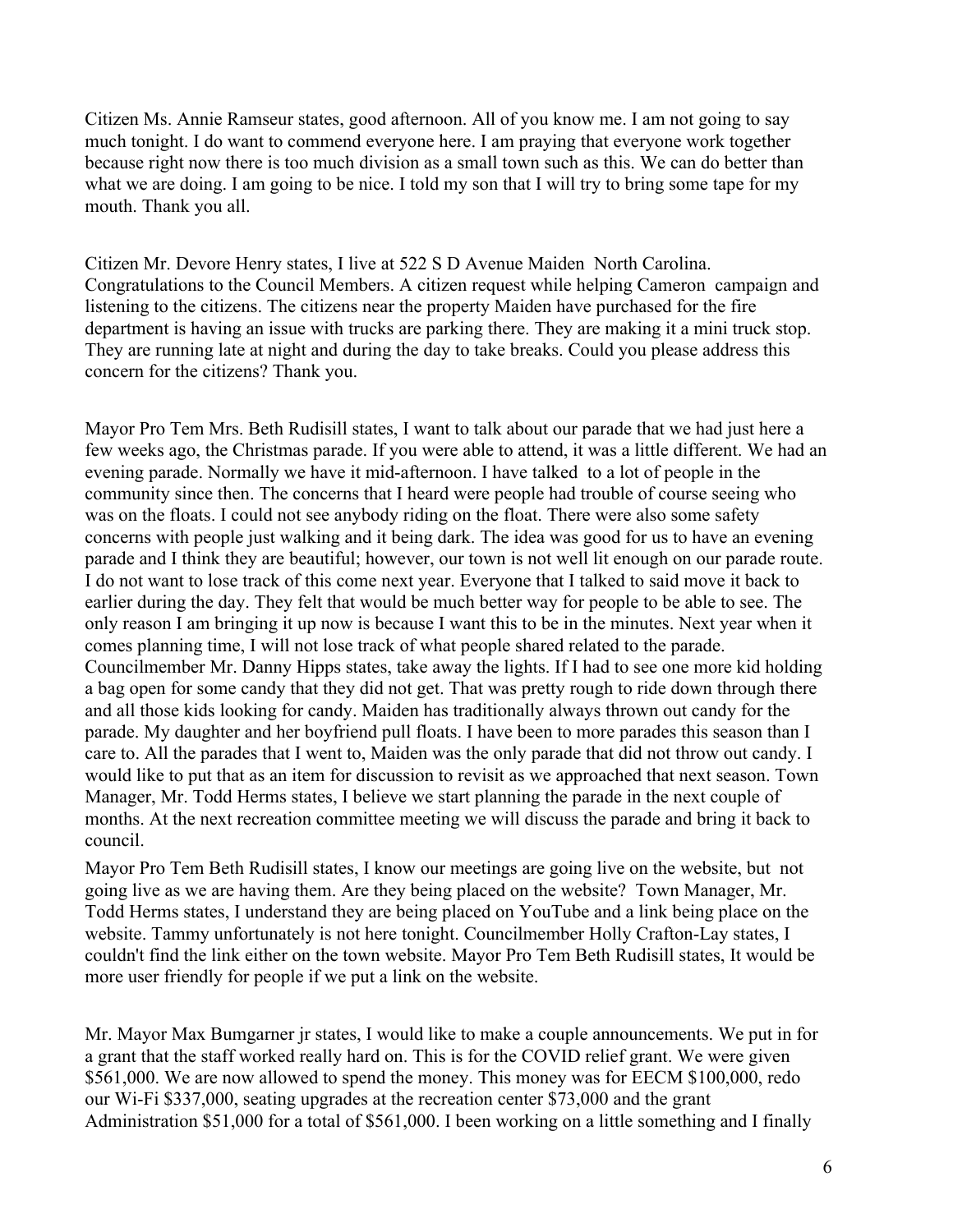got the letter today from, Mr. Senator Dean Proctor. We have been granted \$250,000 from the state budget for infrastructure. This will be spent the next upcoming year. That was good news.

Councilmember Mr. Danny Hipps states, I saw where the town made an announcement about the ability to help some select members of our population with regard to water bills. Town Manager Mr. Todd Herms states, Anna and Jess had already filled out the paperwork. Jess actually started it before we even hired Anna, so we are now qualified, and it runs through DSS. Finance Officer, Jess White, states, through county DSS is a one-time payment. It is not like EECM where they can get funds multiple times. They can only receive funds once. Once the funds are spent, they are gone. They will help anyone that is qualified. In the beginning we sent a list of people on the cut off list. Now it is up to the people to contact the county and apply for the money. Councilmember Mr. Danny Hipps states, Jess do you know the amount? Mrs. White states, I do not know the amount. Councilmember Mr. Danny Hipps states, do we have a way to announce that. I did see it on social media. Maybe in a newsletter or the utility bill. I would just suggest that we let some folks who are in that dynamic know. Mayor Pro Tem Beth Rudisill states, I know that we had discussed the money was strictly for utilities and there was a question whether they were going to make an addendum. Town Manager Mr. Todd Herms states, in the letter it states that it can be used for utilities and mortgage payments. It must be allocated by the end of 2023, but you can spend it up until 2024. For example, the Wi-Fi project run longer, if we had signed contracts and we must allocate all funds before a date in 2023.

Town Manager Mr. Todd Herms states, Town of Maiden gets 11 holidays a year and we get over half of them right at Christmas time. The way it works out with Thanksgiving, Christmas, and New Year's. Next year Thursday the 23rd Friday 24th and Monday 27th the town offices will be closed for the Christmas holiday and then will be celebrated on January 3rd for New Years.

# 10. Public Hearing

Director Planning and Zoning, Blake Wright states, this evening is a continuation from our last meeting for the closure of an unopened right of way of roughly 20 foot wide off Sherwood Drive that extends for roughly 1000 feet. This extends off Sherwood Dr has not been used by the town for utilities or any of our services. One of the adjoining landowners has requested for this to be closed. We have sent letters and placed signs out for the closure. We have not received any inquiries regarding the closure. There are ten properties that are joining this right of way. If the council chooses to close this right of way each of the 10 properties will have their property go to the center line of the right way. They will each be granted 10 feet into the right of way.

Town Manager Mr. Todd Herms states, last night the planning board adjustment approved a variance for a Dollar General to go up at West Maiden and Startown Road. Mayor Max Bumgarner Jr. states, it is a dollar general grocery store. Town Manager Mr. Todd Herms states, it is called Dollar General Fresh. They will have fresh fruits and vegetables.

# 11. Consent Agenda Items

# A. Finance Officers Report November (Motion)

# **MOTION MADE BY COUNCILMEMBER DANNY HIPPS AND SECONDED BY COUNCILMEMBER BOB SIGMON TO APPROVE THE FINANCE OFFICER'S**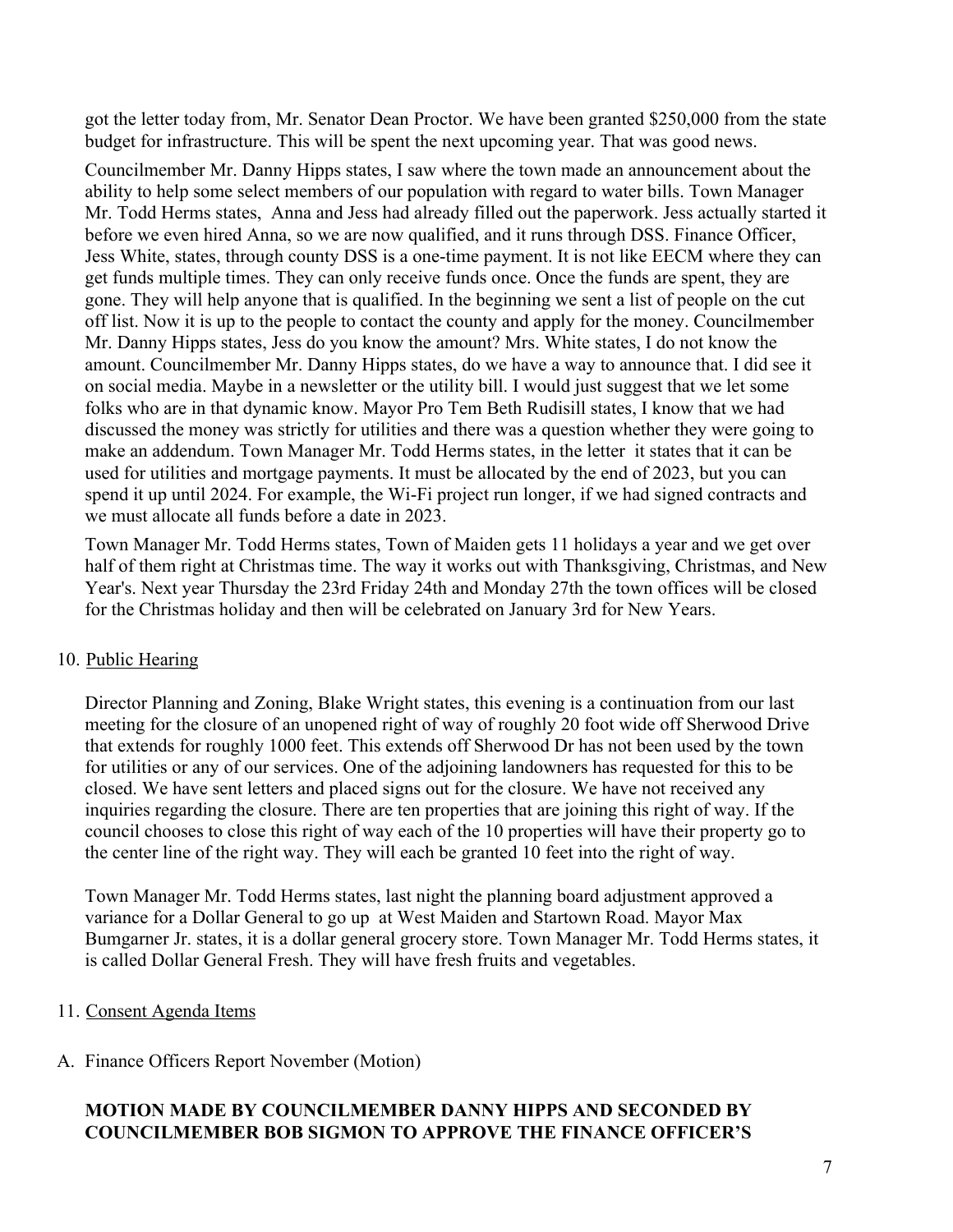# **REPORT AS OF 11/30/2021; MOTION CARRIED UNANIMOUSLY. 5-0.**

#### 12. Organization and Appointment

A. Election of Mayor Pro-Tem (Motion) – Beth Rudisill

## **MOTION MADE BY COUNCILMEMBER BOB SIGMON AND SECONDED BY COUNCILMEMBER DANNY HIPPS TO APPROVE THE ELECTION OF MAYOR PRO- TEM BETH RUDISILL; MOTION CARRIED UNANIMOUSLY. 5-0.**

B. NCMPA 1 Delegate (Motion) -Bryan Duckworth

## **MOTION MADE BY COUNCILMEMBER DANNY HIPPS AND SECONDED BY MAYOR PRO TEM BETH RUDISILL TO APPROVE THE ELECTION OF NCMPA 1, BRYAN DUCKWORTH; MOTION CARRIED UNANIMOUSLY. 5-0.**

C. WPCOG Representative (Motion) – Danny Hipps

# **MOTION MADE BY MAYOR PRO TEM BETH RUDISILL AND SECONDED BY COUNCILMEMBER BOB SIGMON TO APPROVE THE ELECTION OF WPCOG REPRESENTATIVE DANNY HIPPS; MOTION CARRIED UNANIMOUSLY. 5-0.**

D. WPCOG Alternate Representative (Motion) - Holly Crafton-Lay

**MOTION MADE BY COUNCILMEMBER DANNY HIPPS AND SECONDED BY COUNCILMEMBER BOB SIGMON TO APPROVE THE ELECTION OF WPCOG ALTERNATE REPRESENTATIVE, HOLLY CRAFTON-LAY; MOTION CARRIED UNANIMOUSLY. 5-0.**

E. WPCOP MPO Representative (Motion)- Bob Sigmon

**MOTION MADE BY MAYOR PRO TEM BETH RUDISILL AND SECONDED BY COUNCILMEMBER HOLLY CRAFTON-LAY TO APPROVE THE ELECTION OF WPCOG MPO REPRESENTATIVE BOB SIGMON; MOTION CARRIED UNANIMOUSLY. 5-0.**

F. Recreation Advisory Committee (Motion) -Cameron Ramseur

**MOTION MADE BY COUNCILMEMBER DANNY HIPPS AND SECONDED BY COUNCILMEMBER BOB SIGMON TO APPROVE THE ELECTION OF RECREATION ADVISORY COMMITTEE, CAMERON RAMSEUR; MOTION CARRIED UNANIMOUSLY. 5-0.**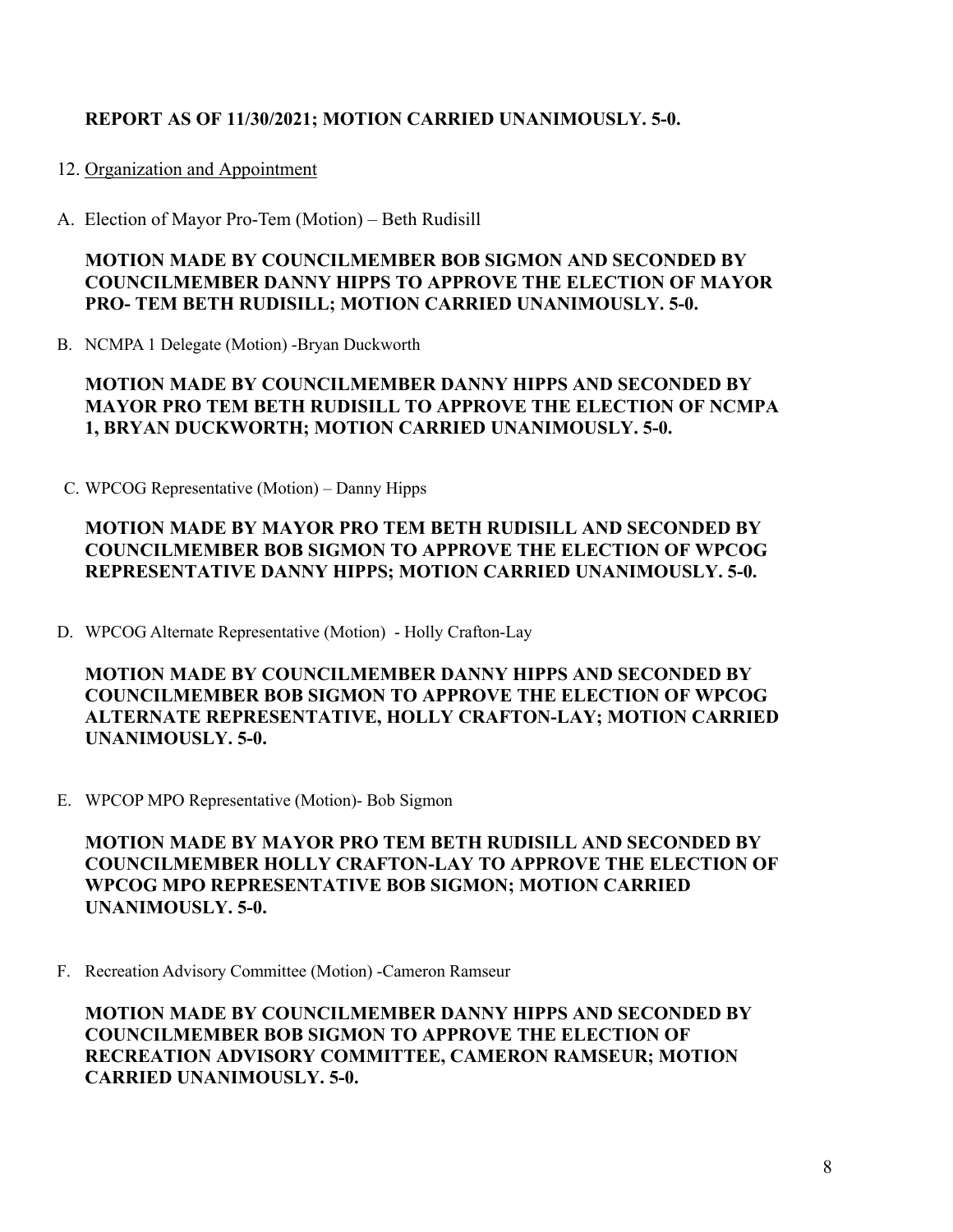G. Yard of the Month Committee – Begin Spring 2022 ( 3-year Term) -Leigh Ann Shoul

## **MADE BY COUNCILMEMBER BOB SIGMON AND SECONDED BY COUNCILMEMBER HOLLY CRAFTON-LAY TO APPROVE THE ELECTION OF YARD OF THE MONTH COMMITTEE, LEIGH ANN SHOUL, MOTION CARRIED UNANIMOUSLY. 5-0.**

B. Planning Board Members (Motion) – Penny Howe, Fred Burns, Von Wilfong, Kirk Wentz and Kim McCree Inside: Penny Howe, Fred Burns and Von Wilfong Outside: Kirk Wentz and /OR Alternate Kim McCree Planning Board Chair: Paul Beatty

## **MOTION MADE BY MAYOR PRO TEM BETH RUDISILL AND SECONDED BY COUNCILMEMBER HOLLY CRAFTON-LAY TO APPROVE THE ELECTION OF PLANNING BOARD MEMBERS; MOTION CARRIED UNANIMOUSLY. 5-0.**

Planning Board Chair: Paul Beatty

## **MOTION MADE BY COUNCIL MEMBER HOLLY CRAFTON-LAY AND SECONDED BY COUNCILMEMBER BOB SIGMON TO APPROVE THE ELECTION OF PLANNING BOARD CHAIR PAUL BEATTY; MOTION CARRIED UNANIMOUSLY. 5-0.**

#### 13. New Business

A. Duke Energy Site- Water/Ser Bids (Motion)

Town Manager Mr. Todd Herms states, Duke Energy is building a new a transfer station lay down yard at the corner of Startown Road and Biggerstaff. They need water and sewer, so the agreement is that they would pay the amount and we would administer the grant. We are recommending the Piedmont Utility group in the amount of \$507,779.47.

Recuse Councilmember Danny Hipps

## **MOTION MADE BY COUNCILMEMBER BOB SIGMON AND SECONDED BY MAYOR PRO TEM BETH RUDISILL TO APPROVE THE RECUSAL OF COUNCILMEMBER DANNY HIPPS; MOTION CARRIED UNANIMOUSLY. 4-0**

Duke Energy Bid: Piedmont Utility Group Awarded Bid

# **MOTION MADE BY MAYOR PRO TEM BETH RUDISILL AND SECONDED BY COUNCILMEMBER BOB SIGMON TO APPROVE THE DUKE ENERGY WATER & SEWER BID TO PIEDMONT UTILITY GROUP; MOTION CARRIED UNANIMOUSLY. 4-0**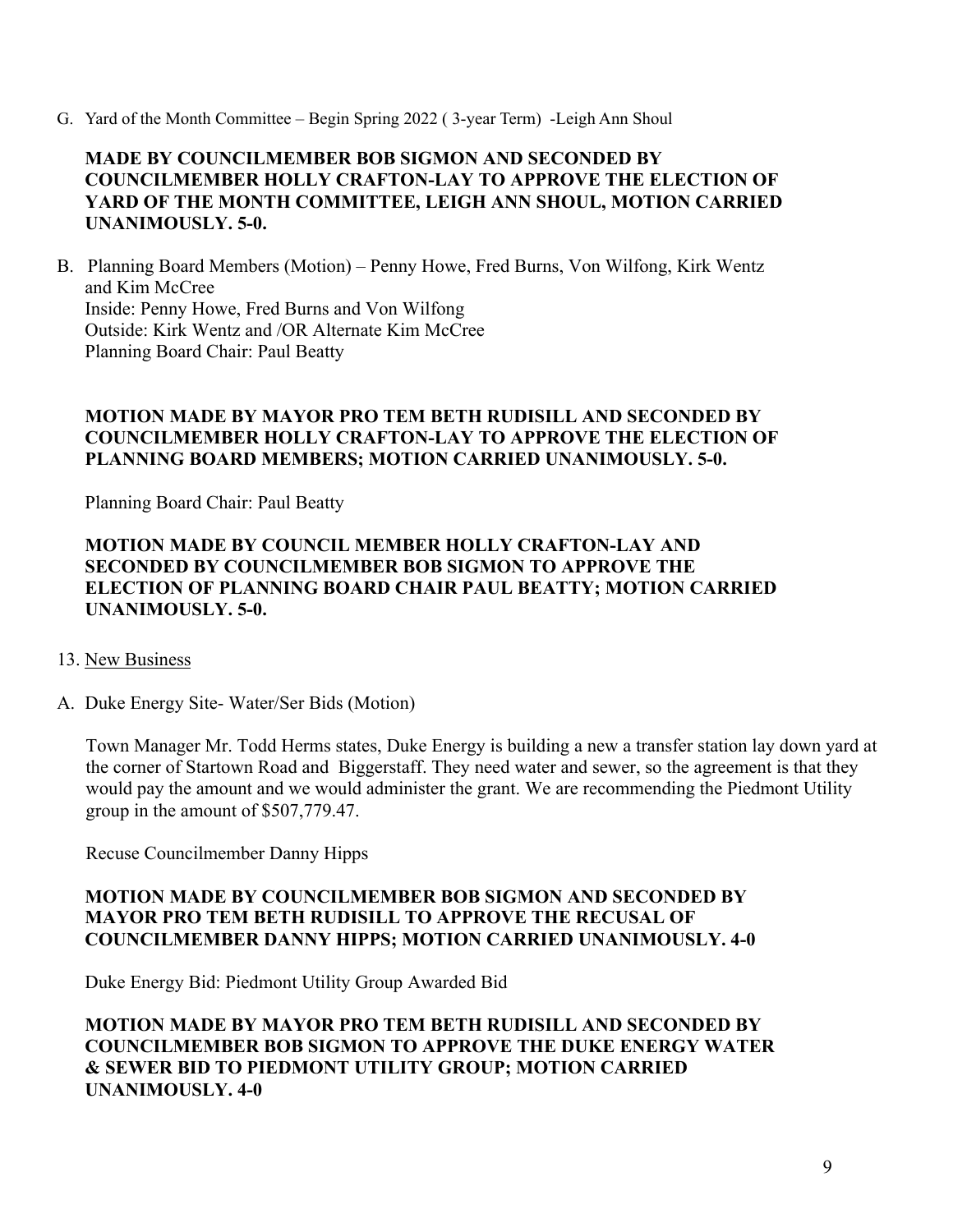Re-Entry Council Meeting Councilmember Danny Hipps

#### **MOTION MADE BY COUNCILMEMBER BOB SIGMON AND SECONDED BY COUNCILMEMBER HOLLY CRAFTON-LAY TO APPROVE COUNCILMEMBER DANNY HIPPS COUNCIL MEETING RE-ENTRY; MOTION CARRIED UNANIMOUSLY. 4-0**

#### B. RFQ for New Fire Department Station

Town Manager Mr. Todd Herms states, in your packet you have a memo from me and you also have a pros and cons from the Fire Chief. We interviewed four different architect firms. We were able to narrow it down to the two, however me and the chief disagreed on the top two for different reasons. I recommended to go with CBSA because we have history with them. We have several architect businesses buildings with them. We know what we are getting with them. They always have lookout for our interest. Chief Shoffner recommend to go with ADW architects located in Charlotte NC. They have a much bigger staff and have completed several fire stations in North Carolina and South Carolina. Both of the groups have experiences with USDA loans. ADW seem to use more technology, such as 3D modeling when they design a building. If counsel has question, me and Luke is here at your disposal. This is really important to know, matter who we go with you are not voting to go with that architect. You are voting to allow me and Luke to negotiate a price with that architect. You are not allow to ask for a price at RFQ's. We are going to get a price, but normally once you settle on price, that is normally the architect you go with. When you make the motion service for staff to negotiate a contract with along with Scott. Attorney Scott Conrad states, right. Mayor Max Bumgarner states, are you going to read the pros and cons? Town Manager Mr. Todd Herms states, yes. Mayor Pro Tem Beth Rudisill states, I have a question. If one is voted on and we cannot afford them, do we go back to the other architect? Town Manager Mr. Todd Herms states, It will come back to council that we cannot come to terms, at that point council will give us direction to go back or accept those terms or to go with the second choice. Councilmember Hipps states, how do you get it quote without a design or a drawing? Town Manger Mr. Todd Herms states, most architects do a percentage of the job. Councilmember Danny Hipps states, How do they know what the job is? Town Manager Mr. Todd Herms states, uses they use the space new study that we've already had completed and the renderings that we already have. They will work with the chief, myself and whoever we picked to be on the committee out of this group. They come up with a general idea of what they are looking at. They will tell you 4%, 6%, 8% or whatever percentage of that project. Another way to do it, is a flat rate. Which, I highly recommend that we do. We have done that in every project, we have done. It pretty much says no matter what size of building design we go with, their flat rate. That could change with alternate bids and work order changes. Councilmember Danny Hipps states, I definitely want to hear the pros and cons. I think that would be good for everybody hear. The RFQ's whole process has been a hot mess for me. Maybe not for everybody else. I have spent more time and energy trying to understand this process and all the factors in it than I have on any other single item in my 4 year career. I'm a retired Fire Chief. I'm not sure if this is a Luke or Todd question. With regard to the word renderings, is that the drawings of the fire department that we have seen? At this point we do not even know what the drawings will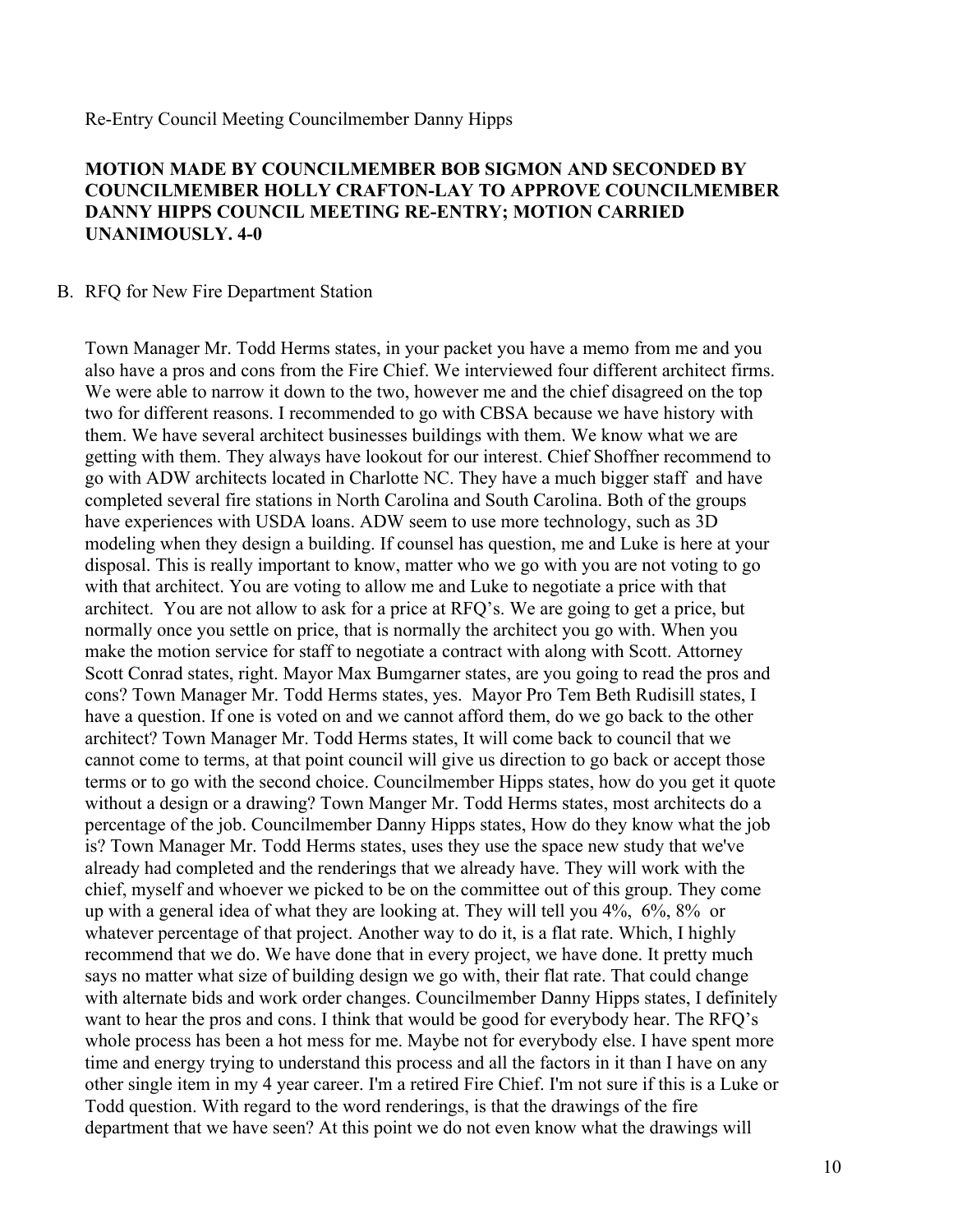be? I'm just trying to understand. Town Manager Mr. Todd Herms states, historically, this is our 4th project, I believe. Historically we have done a project, we done a space study and in there was a rendering with a preliminary floor plan design. When we go to the architect they may change it a little bit to get the final project. They go to engineers, heating/AC and technology to makes sure that everything they design will work and get prices. Councilmember Danny Hipps states, with those renderings are we at a point where we could get to something that we liked or wanted with just a change? Fire Chief Luke Shoffner states, it is going to take quite a bit of changes. It is a good floor plan that is laid out. Getting things in place and moving thing around to flow. We have three renderings. Councilmember Holly Crafton-Lay states, who drew the designs? Fire Chief Shoffner states, Marty Beal with CBSA. Councilmember Danny Hipps states, I truly believe that regardless of who you go with, if people with some common sense and a level mind. I think that we can work together to get anything that we want. Nobody in this room or on this council want the Maiden fire department to get something they do not desire. In the spirit of transparency, to be fair to both of these contractors. I wrote down some notes that my good friend Danny Kaiser said earlier. We got to do it right. I think both of these folks have the ability to get it right, depending on the guidance that we provide for them. They are only going to be as good as the input we give them. I went to the website for both of them. I spoke to people about both of these companies. Both of them have worked on Fire departments. They have both produced some quality products. As a matter of fact, we are sitting in one tonight. The Maiden Police Department is another and the building across from there. I actually drove to two departments that the other agency built, fantastic and beautiful. The only correction that I would make with regard to the surgeons, is that neither one of these architects, just do fire departments. To be transparent, both of them do other things to include K12 education, higher education, civic build, public safety, faith based churches, entertainment, office and mixed use buildings, retail and restaurants. The key here tonight is for us to commit to all work together. With regard to the pros and cons on CBSA architect, you listed pros as a local business, worked on other projects in the town. For cons, less experience in fire station design, potentially not up to date on the pros and cons of certain designs fire stations, can you elaborate on that? Fire Chief Luke Shoffner states, the comparing CBSA with ADW. It goes back to what Danny Kiser said earlier. They have a large expertise in building fire stations. There is more things going into a fire station today than what there was in 1972 when we built our fire station. Fire stations built in 2000, there's training needs that they are incorporating into these fire station to take up undo space. There are higher levels that they are coming out with today, as far as protecting the firefighters from the carcinogen that are put off by the trucks. I hear it compared to town hall the Police Department and the library. This is a whole animal in on itself. My guys are going to be sleeping in here. They are going to be there for 24 hours a day and seven days a week. We are parking trucks in this building. There is no other building in this town that we parked trucks in beside public works and the guys are in there during the daytime, then they are gone. We want to make sure that this building is there to protect our firemen who is going to roll out the door at 2:00 o'clock in the morning when you are at home in need. There is more technology going into these buildings. These guys do this every day and the forethought to see. I'm not discrediting Marty. I know he's a great guy. I know he is a smart guy, but ADW they this is one thing that they really do a lot. You can look at their website and see. Marty has built 5-6 fire stations with his company. ADW has built multiples. That is comparing those two and their fire station expertise. Councilmember Danny Hipps states, if we requested those things that you are talking about from either one of them, would one of them be able to provide it and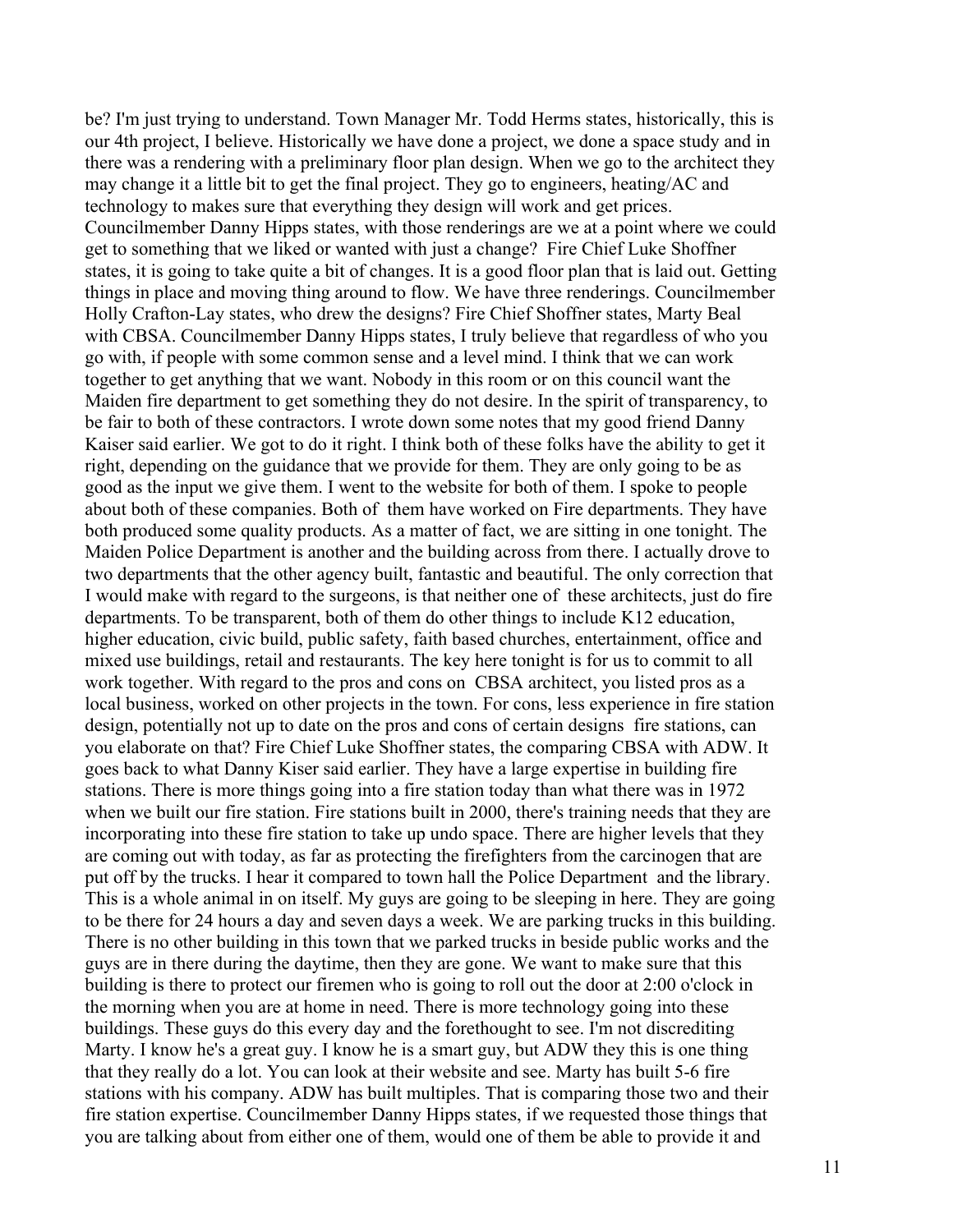the other one would not. Fire Chief Shoffner states, I cannot answer that. Councilmember Danny Hipps states, for ADW the pros were extensive experience in fire station design, which you just alluded to, has adequate staffing to handle the job, passionate about designing the fire station, up to date on the best ways to make the fire station employee friendly and useful, good references in fire station design, and up to the date on new design features and methods. The cons were cost, larger firm, and on cost, feel without asking, larger firm and may not see the goals of the fire department. That is what Luke have. Town Manager Mr. Todd Herms states, me and Luke agreed on pretty much all these. My thing is, the building general contractor and subcontractors are actually going to build the station. I suggests going with CBSA because it's a local firm. We have had issues with this building. We have had issues with the Police Department. We are going to have issues with fire department, no matter who design or built it. The local architect has always even after his years up, have always came back and helped us get to a solution. That was my main reason of recommendation CBSA. I don't know if you will get that from someone in Charlotte. I am not saying you will not. Mayor Pro Tem Beth Rudisill states, I completely understand contractors, subcontractors do the building. Who will be managing the project? Town Manager Mr. Todd Herms states, I managed the project for this building, but Marty was the project manager for everything. Every issue came up, me the architect and the general contractor set down and worked it out. Tracy was the default project manager for the Police Department. He and the contractor sat down and worked everything out weekly. When we built the Klutz building the public works director Billy Price was the project manager. The architect is the overall project manager. No matter who we choose, Luke will be the overall project manager. If an issue arise Luke will represent the town and the architect will play referee. Councilmember Danny Hipps states, will there be a committee with the Fire Chief and councilmembers on other projects? Town Manager Mr. Todd Herms states, with this one being so different and having so much scrutiny, I would recommend having a third person from this council. That way they can represent the council. I would recommend Danny, since he is the former Fire Chief. He can see the fireside of it and also represent the council budget. Mayor Pro Tem Beth Rudisill states, I think that makes complete sense. I feel like if a committee put together, Danny could be the mouthpiece for this group and relay information back. Luke can relay information back to the department. I think that is going to be the best way to move forward. To create a committee and reports back to groups. Councilmember Danny Hipps states, it is very important that Luke has the ability to meet with his department and get their feedback. This is a big task for you to take on alone. I definitely would not expect that. I would tell you to reach out to all your resources that you can get. This is a huge project. I don't know if you all understand how much this project is going to cost. We spend that much money and time to do this, I absolutely want us to get it right and get the product that best fits the fire department. The biggest problem that I see in fire departments you cannot build that for today. We have to look down the road 20 to 50 years. We won't charge for this, but the fire department right down the street was built in 1921. One hundred years old today. I think we have proven as a citizenship and a fire department, we know how to take care of things. The trucks won't fit and we need to fill this department that we're going to build not for the trucks that we have today, but for those extended trucks that are coming down the road. The question I'm asked the most in the town, the timeline. What time line does the fire department look at or expect for the build time or planning process? Fire Chief Luke Shoffner states, it will take least eight months where we're ready to roll the with design phase. We are going to design it for the future. Town Manager Todd Herms states, Danny alluded to how expensive this project will be. I don't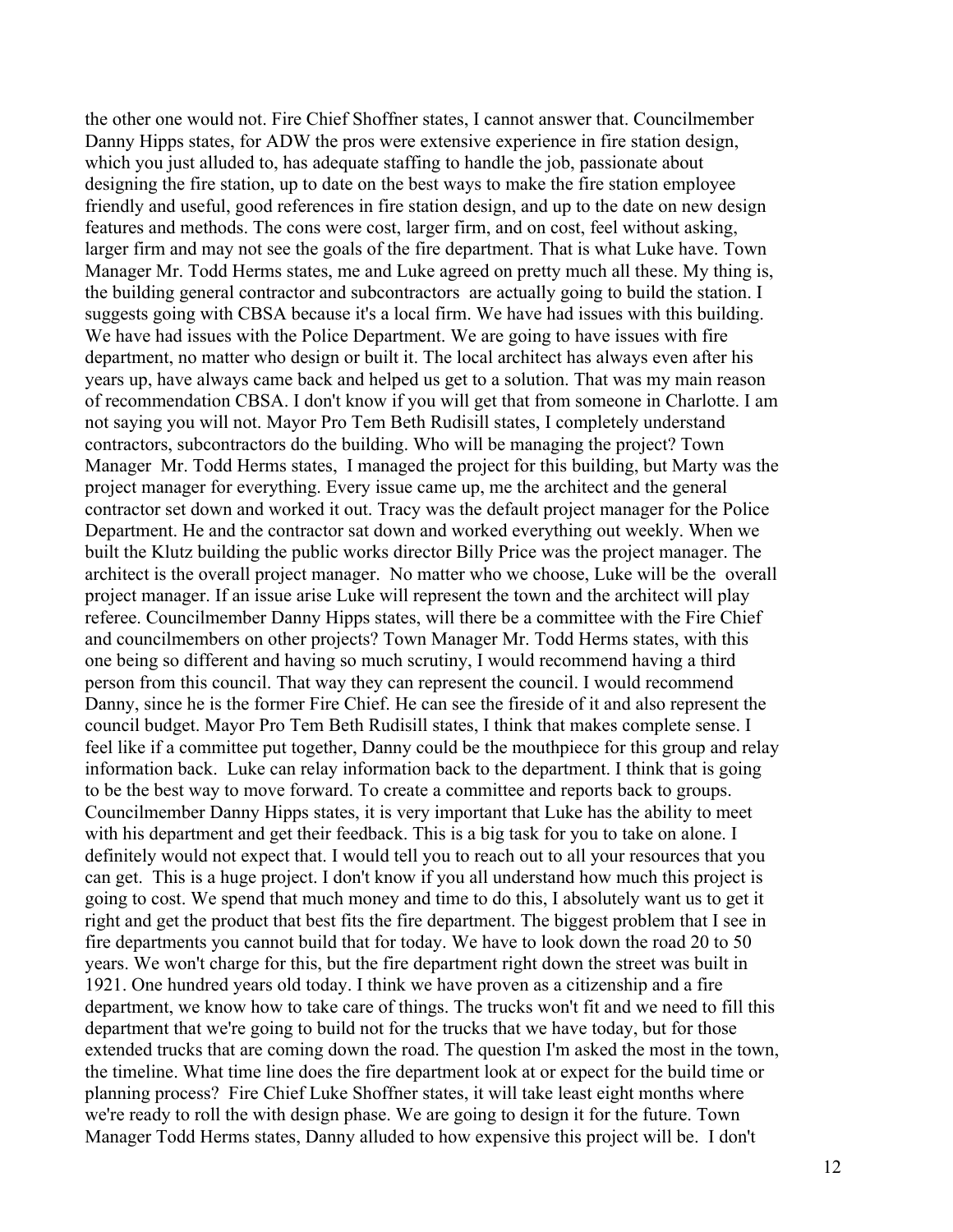want it to come off that I'm saying that we cannot do this. I want you all to know this is going to be more expensive than all of our projects. My concern is that we get the best builders and subcontractors because this building has to last a long time. Councilmember Holly Crafton-Lay states, I agree with chief and with Danny Kiser. I go to the doctor that is for the problem, like Danny said. I have researched these companies over the weekend and read a lot. I even went back in the minutes and looked at some timelines. CBSA, I believe were even late on our space needs. I have some concerns about, if they will meet our timeline. That could still be a concern with ADW as well. Those are my legitimate concerns, but I mean it just full transparency of where I'm standing right now. I tend to lean with chief and in his proposal. I'm not a fire expert. I'm not going to sit here and claim to be. I apologize, I don't know everybody's background. I know Danny has a fire background, but I tend to lean to the expert. They are going to be living in it, using it and going to put their heart and soul in it. They are going to defend our town against fires. They are the first responders to our town. I want it to be what they need and what is in the best interest of our fire department now and in the future. We have a development coming soon. It needs to be able to handle the growth that is coming. Councilmember Cameron Ramseur states, Luke, I see your pros and cons of CBSA is basically being a local business, working on other projects in the town. Personally, when I go looking to purchase something or a piece of equipment; I make sure it's the best. As Danny, Danny Hipps and Holly said you guys are the experts. Have you gone to other fire stations and talked to them about their building with ADW? Fire Chief Luke Shoffner states, we have visited multiple fire stations. We actually visited fire stations of a good many of the architects designed in South Carolina to the western part of the North Carolina. Everyone that we talked too had a strong recommendation for ADW. I have personally worked in one of Marty's fire stations. He built fire station number 2 for the city of Newton. I worked full time there. I have been there for going on 12 years and about six years of that time frame has been at station 2. Marty also designed Oxford fire station, on Hwy 16. It is north of Conover. They house the EMS base. I work for EMS for a short period. I worked in that station as well. I have talked to a couple that Marty designed as well. Councilmember Cameron Ramseur states, were you comfortable there? Did you feel like the space and everything was used to the maximum capacity? This is a very important decision. If my house is burning, I want you to come and put it out. We can't just make a decision, based off of our friends, loved ones or our neighbors. This is very important because at the end of the day when fire is arising it's nothing to play with. Fire Chief Luke Shoffner states, It was a satellite station. The building was built a late 90s I think. It has been remodeled once, adding bedrooms and offices. The Oxford station, I worked in for a short period. It is pretty much just a cookie cutter building. I want to say Charlotte is probably the closest ADW station to us. I want to say they built Morrisville fire stations and have not started on Harrisburg. Councilmember Bob Sigmon states, if the final cost is more than we can live with, what happens? Town Manager Mr. Todd Herms states, me, Luke and Danny are here to make sure that doesn't happen. When we first started looking at this, we wanted to keep the building under \$4,000,000. now it is \$7,000,000. Councilmember Danny Hipps states, the Councilmembers will determine that number right. Town Manager Mr. Todd Herms states, yes. That is the number I feel comfortable with, without changing the budget. I think both got pros and cons. At the end of the day this council got decide which one you want.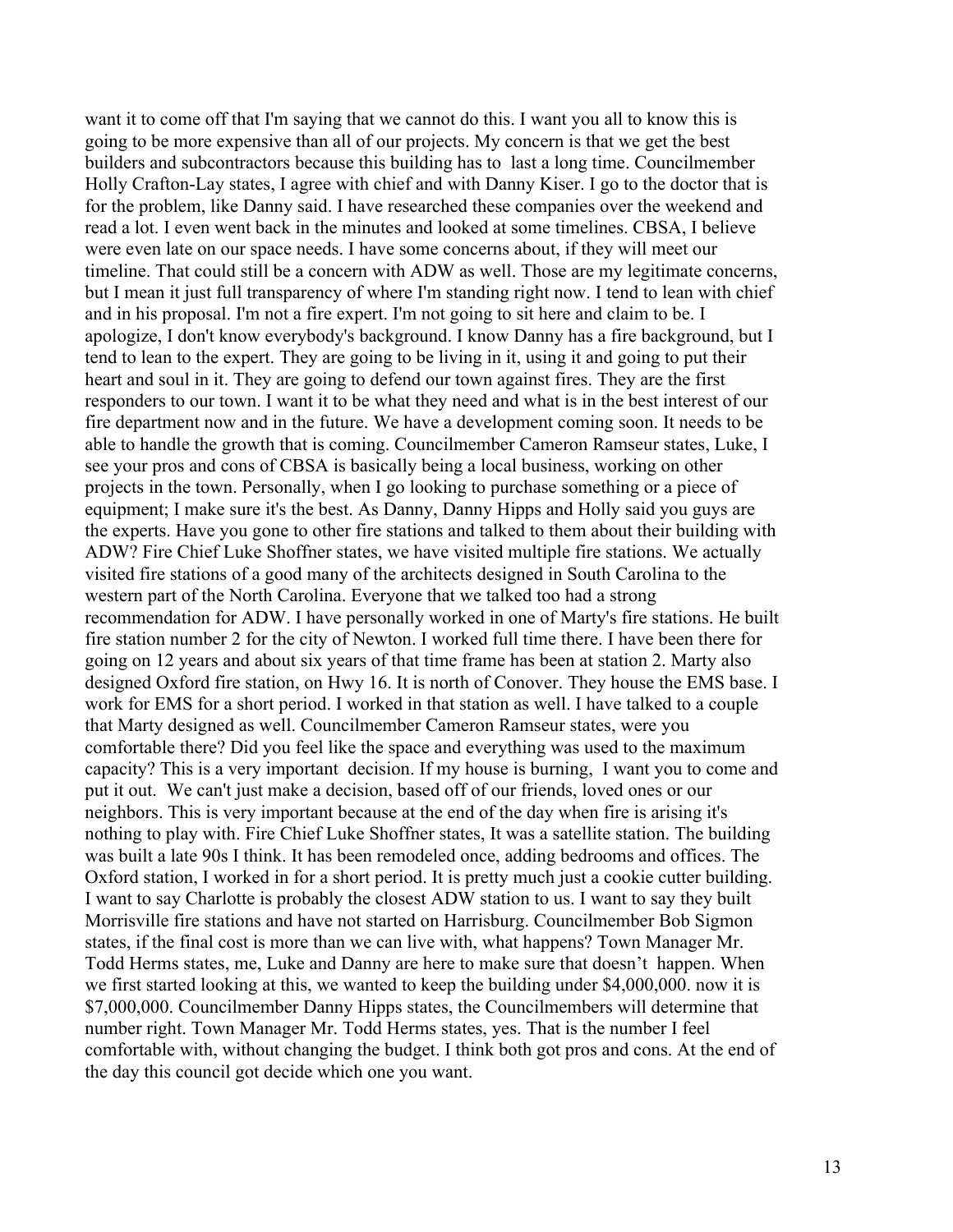## **MOTION MADE BY COUNCILMEMBER HOLLY CRAFTON-LAY AND SECONDED BY COUNCILMEMBER CAMERON RAMSEUR TO APPROVE SCOTT AND STAFF TO NEGOTIATE A CONTRACT WITH ADW; MOTION CARRIED UNANIMOUSLY. 5-0**

#### C. New policy for cut off time and date.

Finance Officer, Jess White states, the finance department has been talking and deliberating with our new software company. We have concluded that we would like to move our current cutoff time from 10:00 AM on the last day of the month to 5:00 PM on the last day of the month. For multiple reasons, the first one being in the best interest of our residents. This gives our residents additional time to come in and pay or additional time to go and seek financial aid. The cutoff fees have been applied to their account before physical disconnections. We would apply nonpayment fees, prepared door hangers and get everything ready for the physical disconnections to begin the next business day. we are coming to council hoping that we can make this change in favor of the new cut off time and date policy. Councilmember Danny Hipps states, I am in favor with giving them extra time, but when do you start cut off time. Mrs. White states, we will start cut off at 8:00 AM. Councilmember Hipps states, A door hanger at 8:00 o'clock AM and then you're going to cut them off with the door hanger and say we just cut you off. Ms. White states, we would prepare everything at 5:00 PM. This would take about 30 minutes of the finance team's time in the evening. we would prepare our cut off report and the door hangers. In the morning, come in and reassess the number of people that have paid online or via the drop box after 5:00 PM. If they have paid, they will be taken off the list, but they would still have received the nonpayment fee. Councilmember Danny Hipps states, can we start this a 4:00 PM and everyone can go home to their families. Every month we would have to pay overtime. Mrs. White states, the new software will print the hangers with the cut off report. Town Manager Mr. Todd Herms states, this was voted on by Council many years ago when everything was done manually. Council need to vote to move cut off time from 10:00 AM to 5:00 PM and the physical cut off will start the next morning.

## **MOTION MADE BY COUNCILMEMBER DANNY HIPPS AND SECONDED BY COUNCILMEMBER BOB SIGMON TO APPROVE THE NEW CUT OFF TIME AND DATE; MOTION CARRIED UNANIMOUSLY. 5-0**

14. A. A Resolution 6-2022 to Close And Abandon An Unused Street And Right of Way In the Town of Maiden, NC

## **MOTION MADE BY COUNCILMEMBER DANNY HIPPS AND SECONDED BY COUNCILMEMBER BOB SIGMON TO APPROVE TO CLOSE AND ABANDON AN UNUSED STREET AND RIGHT AWAY IN THE TOWN OF MAIDEN, NC; MOTION CARRIED UNANIMOUSLY. 5-0**

#### Adjourn (Motion)

**MOTION WAS MADE BY COUNCILMEMBER BOB SIGMON AND SECONDED BY COUNCILMEMBER DANNY HIPPS ADJOURN AT 6:58 PM. MOTION CARRIED UNANIMOUSLY. 5-0**